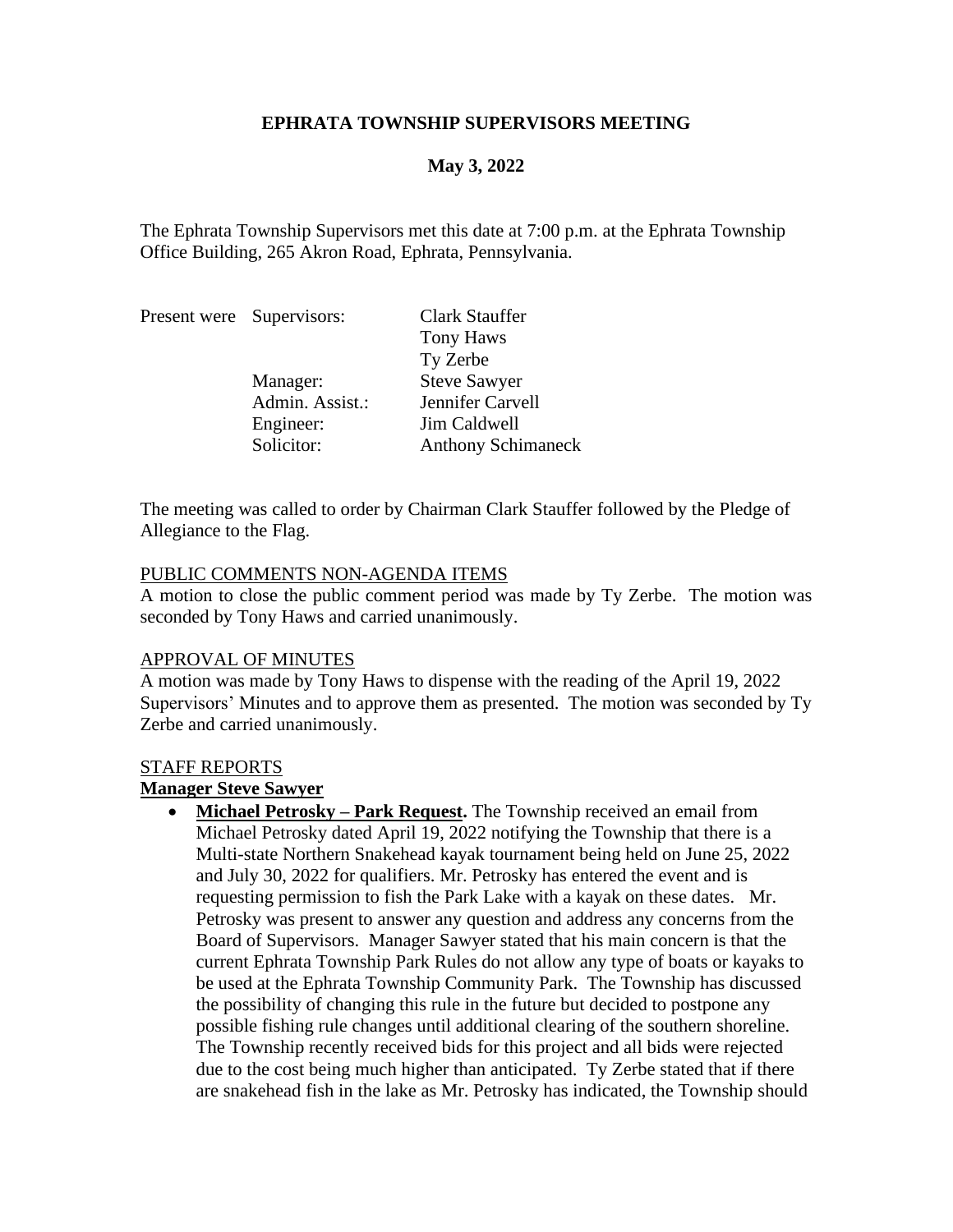consider allowing the use of kayaks for this one-time event to hopefully remove some of the snakehead fish from the lake. The Township could advertise the event so that others could participate as well. Mr. Petrosky was not opposed to the idea and stated that he could provide the Township with more information. Manager Sawyer suggested tabling action of this request so that staff could do additional research and contact the Fish and Boat Commission for input. After discussion, Chairman Stauffer notified Mr. Petrosky that more research was needed to make a decision and it would be discussed again at the next Supervisor's meeting on May 17, 2022 at 7 am.

• **Holding Tank Maintenance Agreement – 48 East Mohler Church Road.** Manager Sawyer reported that the property owner of 48 East Mohler Church Road is requesting permission to install a temporary holding tank due to needing to obtain a DEP Permit to cross a small stream to be able to connect to public sewer. The Sewer Authority has issued a Sewer Permit for the new single-family dwelling when the building permit was issued. At that time, it was not known that the sewer main was located on the opposite side of a stream located within a sewer easement for this property. Diehm & Sons, on behalf of the property owner, has submitted an application to DEP for a permit to cross the stream with the sewer lateral. Manager Sawyer stated that the Holding Tank Maintenance Agreement requires the property owner to provide \$500.00 to the Township to cover any maintenance and is required to hook up to public sewer within twelve (12) months from the date of the Agreement.

A motion was made by Ty Zerbe to approve the Holding Tank Maintenance Agreement for 48 East Mohler Church Road as per the justification provided. The motion was seconded by Tony Haws and carried unanimously.

- **Pleasant View Truck Traffic Issue.** The Township received a form letter that was submitted and signed by three (3) residents that live along Pleasant View Drive. The reason for the letter was to express their concerns regarding the amount of truck traffic using their street. The three (3) residents are requesting the Township post the road "No Truck Traffic". The Board of Supervisors tabled action regarding this request and directed staff to obtain more information. Staff sent letters to the three property owners requesting that they contact the Township with additional information as to the type of trucks using the road, the frequency of the truck traffic and possible business identification on the trucks. The Township received one phone call from one resident out of the three and that resident requested to rescind his participation in the "No Truck Traffic" request. Manager Sawyer stated that his recommendation is to take no further action since there has been no responses to the letter sent by the Township to provide any additional information as requested.
- **Update – East Main – Pleasant Valley Traffic Signal Modifications.** The Township has received multiple complaints regarding left turn movements into Ephrata Marketplace at the Route 322 / Pleasant Valley Road traffic signal. The current PennDOT signal permit does not allow left turns on a flashing yellow arrow during the daytime hours. The Township has submitted a formal request and traffic count data to PennDOT to allow additional permissive left turns at this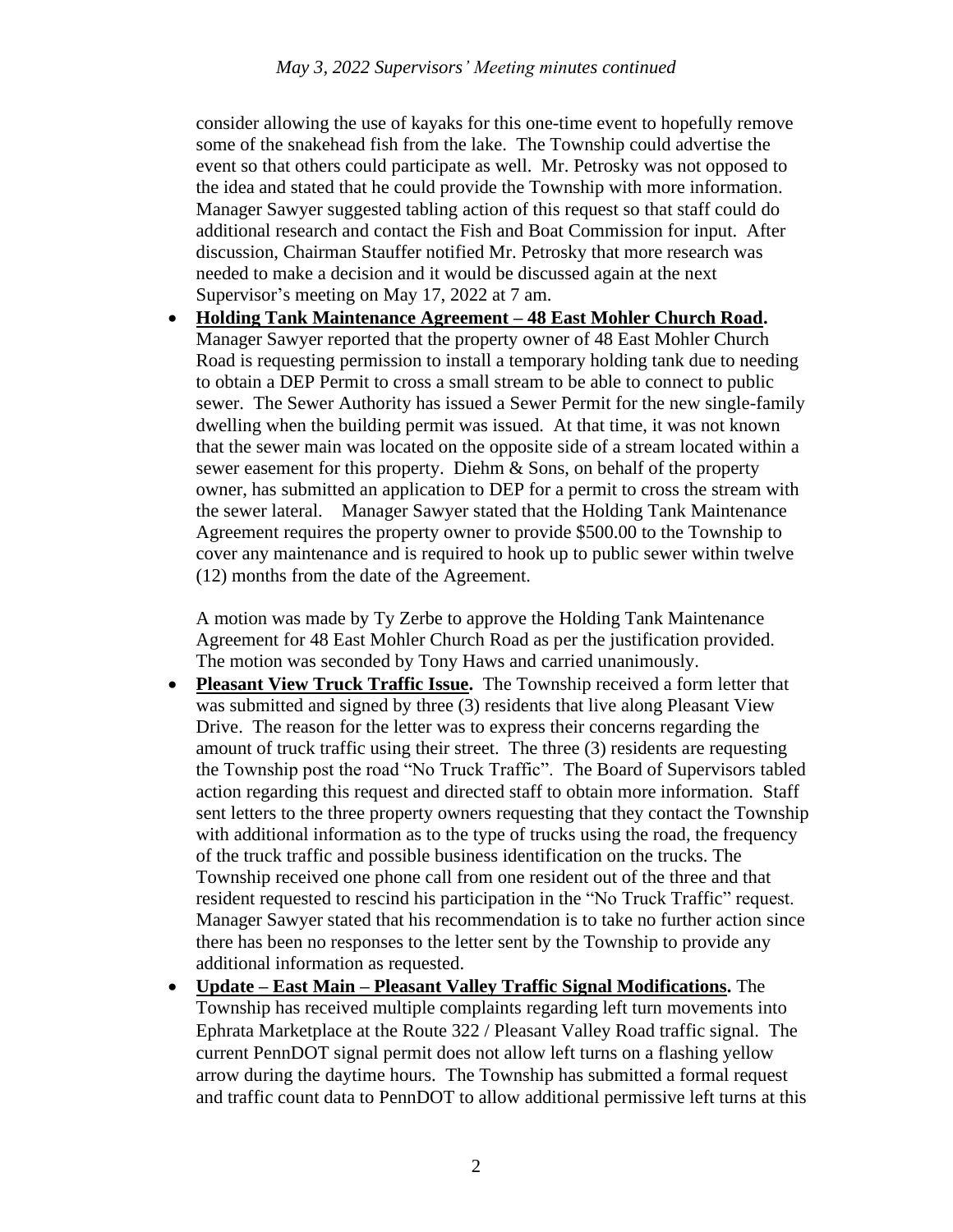intersection. Manager Sawyer reported that he is hopeful that formal approval will be received in the near future.

• **Mohler Church Road Truck Accident.** Manager Sawyer sent a letter and invoice to Yare Trucking concerning damage to the Mohler Church Road Bridge as a result of an accident on January 5, 2022 by Certified Mail as directed by the Board of Supervisors. The letter and invoice were received and signed for on April 5, 2022. There has been no response from Yare Trucking to date. Manager Sawyer and Tony Schimaneck recommended authorizing staff to proceed with filing a Civil Action with the local Magistrate.

A motion was made by Tony Haws to direct staff to proceed with filing a Civil Action Complaint with the local Magistrate against Yare Express, LLC. The motion was seconded by Ty Zerbe and carried unanimously.

## **Solicitor – Tony Schimaneck**

Tony reported that his office has been working on the Holding Tank Agreement and East Mohler Church Road Subdivision Agreements.

**Township Engineer Jim Caldwell** reported that the following plans/projects are in the review process:

> Ephrata Crossing East Phase 4 Hoover Subdivision Daniel Glick – SWM Plan East Mohler Church Subdivision Tommy's Carwash – Site Inspections Keystone Mills – SWM Plan Lincoln Heights Avenue – Sketch Plan Concept Excavating – Retaining Wall

# APPROVAL OF BILLS

A motion was made by Ty Zerbe to accept the list of checks written and to pay any bills pending. The motion was seconded by Tony Haws and carried unanimously.

### **CORRESPONDENCE**

Tony Haws stated that there was no additional correspondence that has not already been discussed.

A motion was made by Tony Haws to adjourn the meeting at 8:28 p.m. The motion was seconded by Ty Zerbe and carried unanimously.